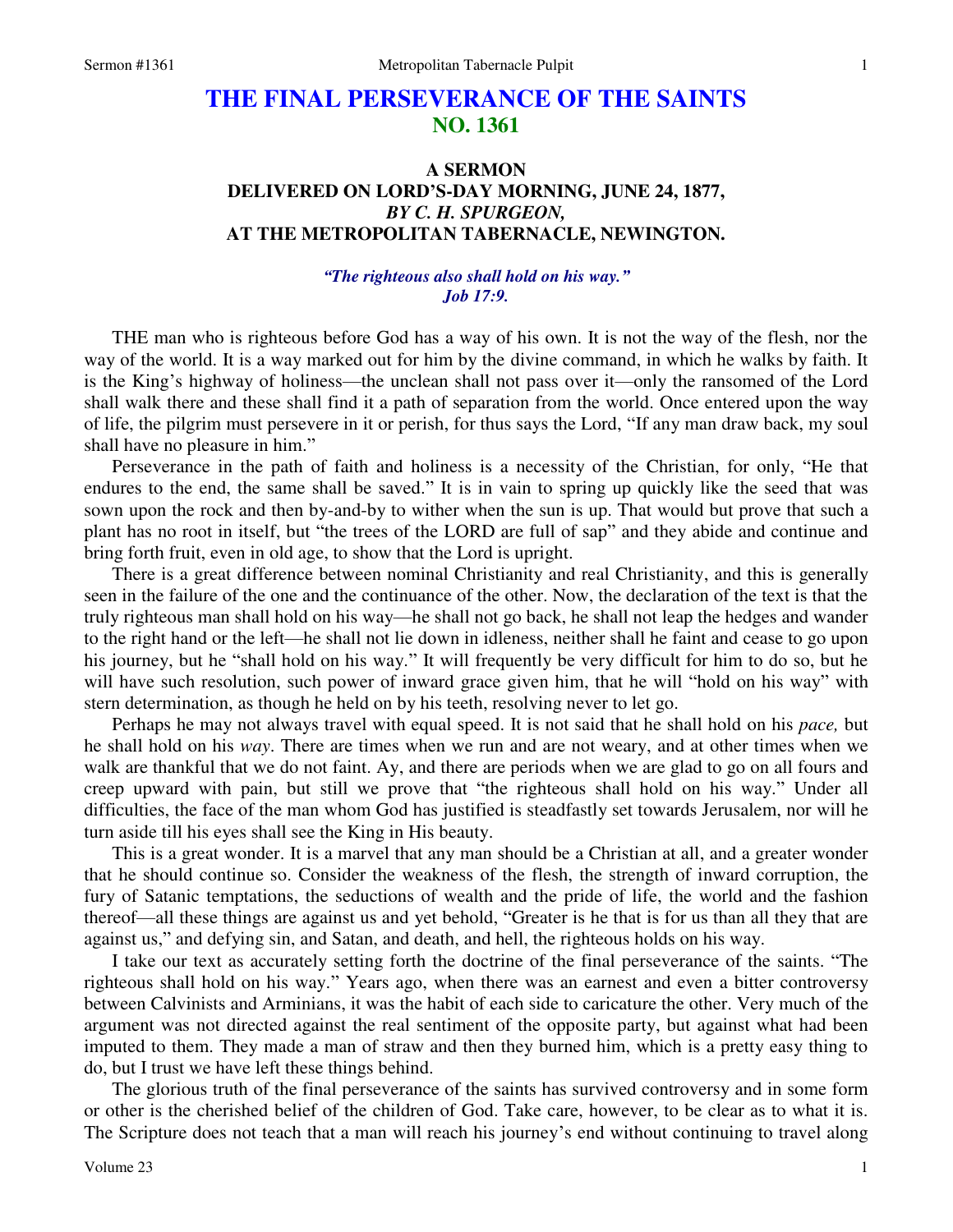the road. It is not true that one act of faith is all and that nothing is needed of daily faith, prayer, and watchfulness. Our doctrine is the very opposite, namely, that the righteous shall hold on his way, or in other words, shall continue in faith, in repentance, in prayer, and under the influence of the grace of God.

We do not believe in salvation by a physical force which treats a man as a dead log and carries him, whether he wills it or not, towards heaven. No, "he holds on," he is personally active about the matter and plods on up hill and down dale till he reaches his journey's end. We never thought, nor even dreamed, that merely because a man supposes that he once entered on this way he may therefore conclude that he is certain of salvation, even if he leaves the way immediately. No, but we say that he who truly receives the Holy Ghost, so that he believes in the Lord Jesus Christ, shall not go back, but persevere in the way of faith. It is written, "He that believes and is baptized shall be saved," and this he cannot be if he were left to go back and delight in sin as he did before, and therefore he shall be kept by the power of God through faith unto salvation.

Though the believer to his grief will commit many a sin, yet still the tenor of his life will be holiness to the Lord, and he will hold on in the way of obedience. We detest the doctrine that a man who has once believed in Jesus will be saved even if he altogether forsakes the path of obedience. We deny that such a turning aside is possible to the true believer, and therefore the idea imputed to us is clearly an invention of the adversary. No, beloved, a man if he is indeed a believer in Christ will not live after the will of the flesh. When he does fall into sin, it will be his grief and misery, and he will never rest till he is cleansed from guilt. But I will say this of the believer, that if he could live as he would like to live, he would live a perfect life. If you ask him if after believing he may live as he wishes, he will reply, "Would God I could live as I list, for I desire to live altogether without sin. I would be perfect, even as my Father in heaven is perfect." The doctrine is not the licentious idea that a believer may live in sin, but that he cannot and will not do so.

This is the doctrine and we will first *prove it*, and secondly, in the Puritanic sense of the word, we will briefly *improve it*, by drawing two spiritual lessons therefrom.

### **I.** LET US PROVE THE DOCTRINE.

Please follow me with your Bibles open. You, dear friends, have most of you received as a matter of faith the doctrines of grace and therefore to you the doctrine of final perseverance cannot require any proving, because it follows from all the other doctrines. We believe that God has an elect people whom He has chosen unto eternal life and that truth necessarily involves the perseverance in grace. We believe in special redemption, and this secures the salvation and consequent perseverance of the redeemed. We believe in effectual calling, which is bound up with justification, a justification which ensures glorification.

The doctrines of grace are like a chain—if you believe in one of them you must believe the next, for each one involves the rest—therefore I say that you who accept any of the doctrines of grace must receive this also as involved in them. But I am about to try to prove this to those who do not believe the doctrines of grace. I would not argue in a circle and prove one thing which you doubt by another thing which you doubt, but "to the law and to the testimony," to the actual words of Scripture we shall refer the matter.

Before we advance to the argument, it will be well to remark that those who reject the doctrine frequently tell us that there are many cautions in the Word of God against apostatizing and that those cautions can have no meaning if it be true that the righteous shall hold on his way. But what if those cautions are the means in the hand of God of keeping His people from wandering? What if they are used to excite a holy fear in the minds of His children and so become the means of preventing the evil which they denounce? I would also remind you that in the epistle to the Hebrews, which contains the most solemn warnings against apostasy, the apostle always takes care to add words which show that he did not believe that those whom he warned would actually apostatize.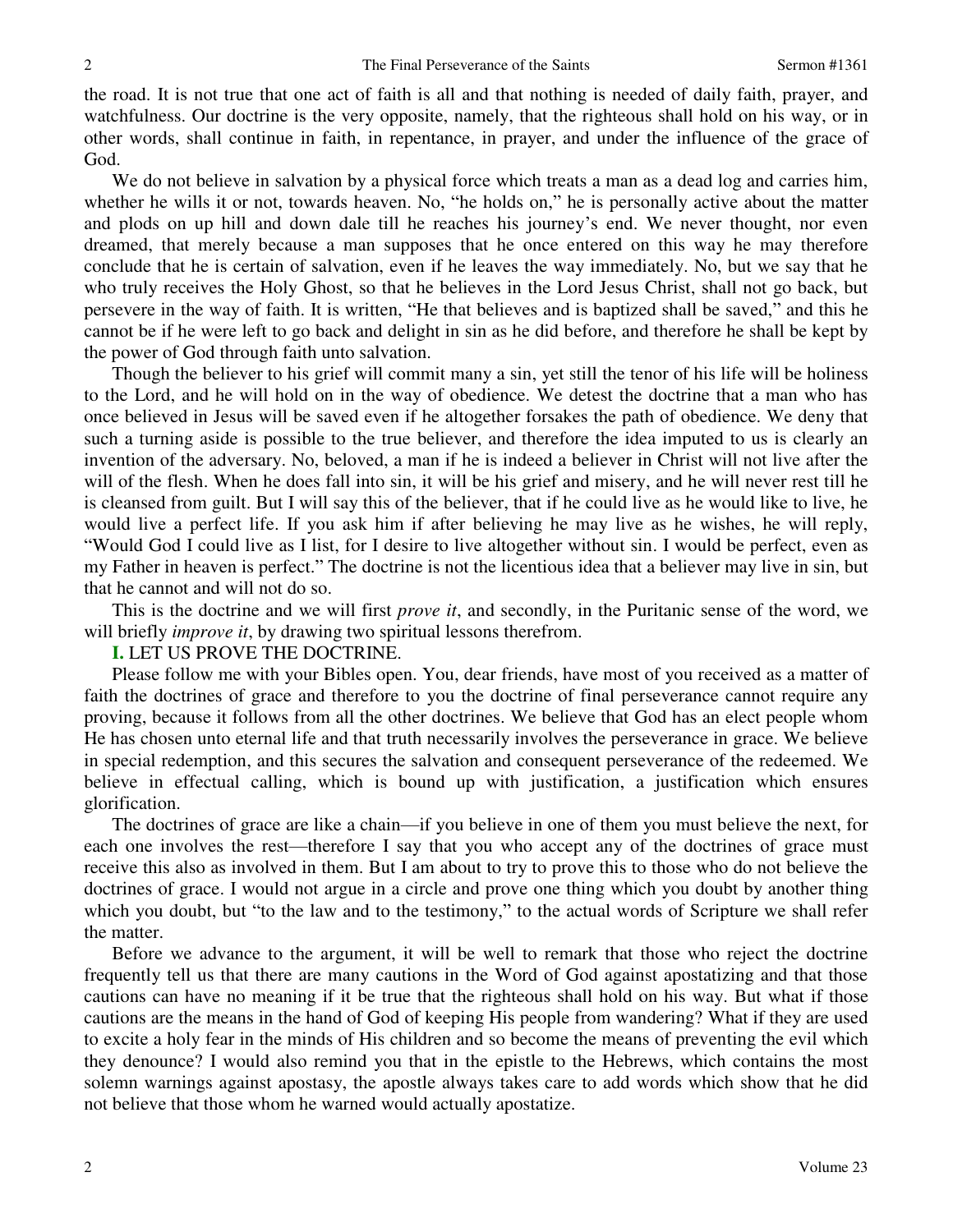Turn to Hebrews 6:9. He has been telling these Hebrews that if those who had been once enlightened should fall away, it would be impossible to renew them again into repentance, and he adds, "But, beloved, we are persuaded better things of you, and things that accompany salvation, though we thus speak." In the tenth chapter he gives an equally earnest warning, declaring that those who should do despite to the Spirit of grace are worthy of sorer punishment than those who despised Moses' law, but he closes the chapter with these words, "Now the just shall live by faith; but if any man draw back, my soul shall have no pleasure in him. But we are not of them who draw back unto perdition; but of them that believe to the saving of the soul." Thus he shows what the consequences of apostasy would be, but he is convinced that they will not choose to incur such a fearful doom.

Again, objectors sometimes mention instances of apostasy which are mentioned in the Word of God, but on looking into them it will be discovered that these are cases of persons who did but profess to know Christ, but were not really possessors of the divine life. John, in His first epistle, 2:19, fully describes these apostates, "They went out from us, but they were not of us; for if they had been of us, they would no doubt have continued with us: but they went out, that they might be made manifest that they were not all of us."

The like is true of that memorable passage in John, where our Savior speaks of branches of the vine which are cut off and cast into the fire—these are described as branches in Christ that bear no fruit. Are those real Christians? How can they be so if they bear no fruit? "By their fruits you shall know them." The branch which bears fruit is purged, but it is never cut off. Those which bear no fruit are not figures of true Christians, but they fitly represent mere professors. Our Lord, in Matthew 7:22, tells us concerning many who will say in that day "Lord, Lord," that He will reply, "I never knew you." Not, "I have forgotten you," but "I never knew you"—they were never really His disciples.

But now to the argument itself. First, we argue the perseverance of the saints most distinctly *from the nature of the life which is imparted at regeneration*. What does Peter say concerning this life? In 1 Peter 1:23, he speaks of the people of God as "being born again, not of corruptible seed, but of incorruptible, by the word of God, which lives and abides forever." The new life which is planted in us when we are born again is not like the fruit of our first birth, for that is subject to mortality, but it is a divine principle which cannot die nor be corrupt and if it be so, then he who possesses it must live forever, must, indeed, be evermore what the Spirit of God in regeneration has made him.

So in 1 John 3:9, we have the same thought in another form. "Whosoever is born of God does not commit sin, for his seed remains in him: and he cannot sin because he is born of God." That is to say, the bent of the Christian's life is not towards sin. It would not be a fair description of his life that he lives in sin—on the contrary, he fights and contends against sin because he has an inner principle which cannot sin. The new life sins not—it is born of God and cannot transgress—and though the old nature wars against it, yet does the new life so prevail in the Christian that he is kept from living in sin.

Our Savior, in His simple teaching of the Gospel to the Samaritan woman, said to her (Joh 4:13), "Whosoever drinks of this water shall thirst again; but whosoever drinks of the water that I shall give him shall never thirst; but the water that I shall give him shall be in him a well of water springing up into everlasting life." Now, if our Savior taught this to a sinful and ignorant woman, at His first interview with her, I take it that this doctrine is not to be reserved for the inner circle of full-grown saints, but to be preached ordinarily among the common people and to be held up as a most blessed privilege. If you receive the grace which Jesus imparts to your souls, it shall be like the good part which Mary chose—it shall not be taken away from you. It shall abide in you, not as the water in a cistern, but as a living fountain springing up unto everlasting life.

We all know that the life given in the new birth is intimately connected with faith. Now, faith is in itself a conquering principle. In the first epistle of John, which is a great treasury of argument (1Jo 5:4), we are told, "Whatsoever is born of God overcomes the world: and this is the victory that overcomes the world even our faith. Who is he that overcomes the world, but he that believes that Jesus is the Son of God?" See, then, that which is born of God in us, namely, the new life, is a conquering principle. There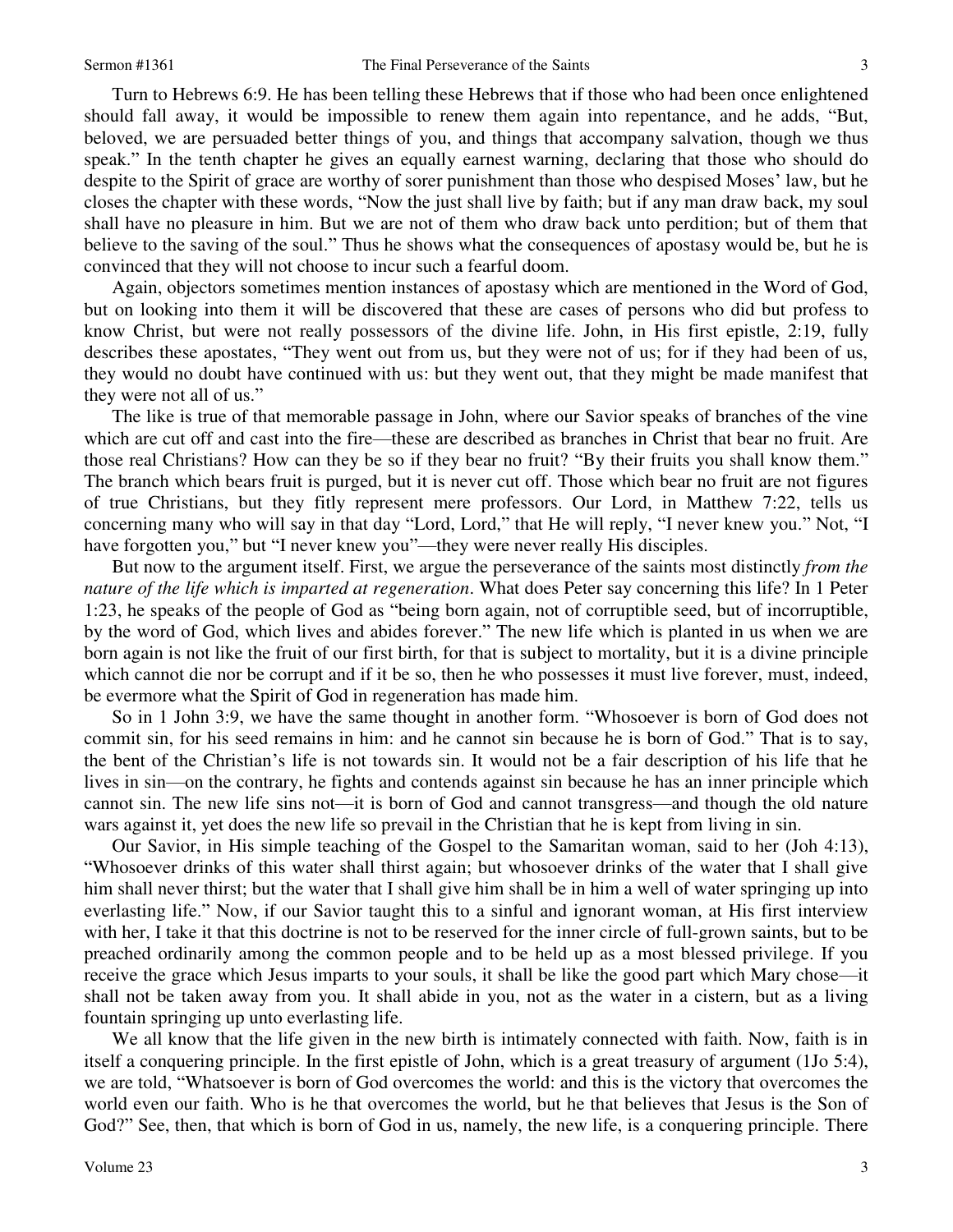is no hint given that it can ever be defeated, and faith, which is its outward sign, is also in itself triumphant evermore. Therefore of necessity, because God has implanted such a wondrous life in us in bringing us out of darkness into His marvelous light, because He has begotten us again unto a lively hope by the resurrection of Jesus Christ from the dead, because the eternal and ever blessed Spirit has come to dwell in us, we conclude that the divine life within us shall never die. "The righteous shall hold on his way."

The second argument to which I shall call your attention shall be drawn *from our Lord's own express declarations.* Here we shall look to the Gospel of John again and in that blessed third of John, where our Lord was explaining the Gospel in the simplest possible style to Nicodemus, we find Him laying great stress upon the fact that the life received by faith in Himself is eternal. Look at that precious verse, the fourteenth, "As Moses lifted up the serpent in the wilderness, even so must the Son of man be lifted up: that whosoever believes in him should not perish, *but have eternal life."*

Do men therefore believe in Him and yet perish? Do they believe in Him and receive a spiritual life which comes to an end? It cannot be, for "God gave his only begotten Son that whosoever believes in him should not perish," but he would perish if he did not persevere to the end and therefore he must persevere to the end. The believer has eternal life—how then can he die, so as to cease to be a believer? If he does not abide in Christ, he evidently does not have eternal life, therefore he shall abide in Christ, even to the end.

"For God so loved the world, that he gave his only begotten Son, that whosoever believes in him should not perish, but have everlasting life." To this some reply that a man may have everlasting life and lose it. To which we answer, the words cannot so mean. Such a statement is a self-evident contradiction. If the life be lost, the man is dead. How, then, did he have everlasting life? It is clear that he had a life which lasted only for a while—he certainly did not have everlasting life, for if he had it, he must live everlastingly. "He that believes on the Son has everlasting life" (Joh 3:36). The saints in heaven have eternal life and no one expects them to perish. Their life is eternal, but eternal life is eternal life, whether the person possessing it dwells on earth or in heaven.

I need not read all the passages in which the same truth is taught, but further on, in John 6:47, our Lord told the Jews, "Verily, verily, I say unto you, he that believes on me has everlasting life," not temporary life, but "everlasting life." And in the fifty-first verse He said, "I am the living bread which came down from heaven: if any man eat of this bread, he shall live forever." Then comes that famous declaration of the Lord Jesus Christ, which, if there were no other at all, would be quite sufficient to prove our point. John 10:28, "And I give unto my sheep eternal life, and they shall never perish, neither shall any" (the word "man" is not in the original) "pluck them out of my hand. My Father, which gave them to me, is greater than all; and no man is able to pluck them out of my Father's hand." What can He mean but this, that He has grasped His people and that He means to hold them securely in His mighty hand?

#### *"Where is the power can reach us there, Or what can pluck us thence?"*

Over and above the hand of Jesus which was pierced comes the hand of the omnipotent Father as a sort of second grasp. "My Father, which gave them me, is greater than all; and no man is able to pluck them out of my Father's hand." Surely this must show that the saints are secure from anything and everything which would destroy them and consequently, safe from total apostasy.

Another passage speaks to the same effect—it is to be found in Matthew 24:24, where the Lord Jesus has been speaking of the false prophets that should deceive many. "There shall arise false Christs, and false prophets, and shall show great signs and wonders; insomuch that, if it were possible, they shall deceive the very elect," which shows that it is impossible for the elect to be deceived by them. Of Christ's sheep it is said, "A stranger will they not follow, for they know not the voice of strangers," but by divine instinct they know the voice of the Good Shepherd and they follow Him.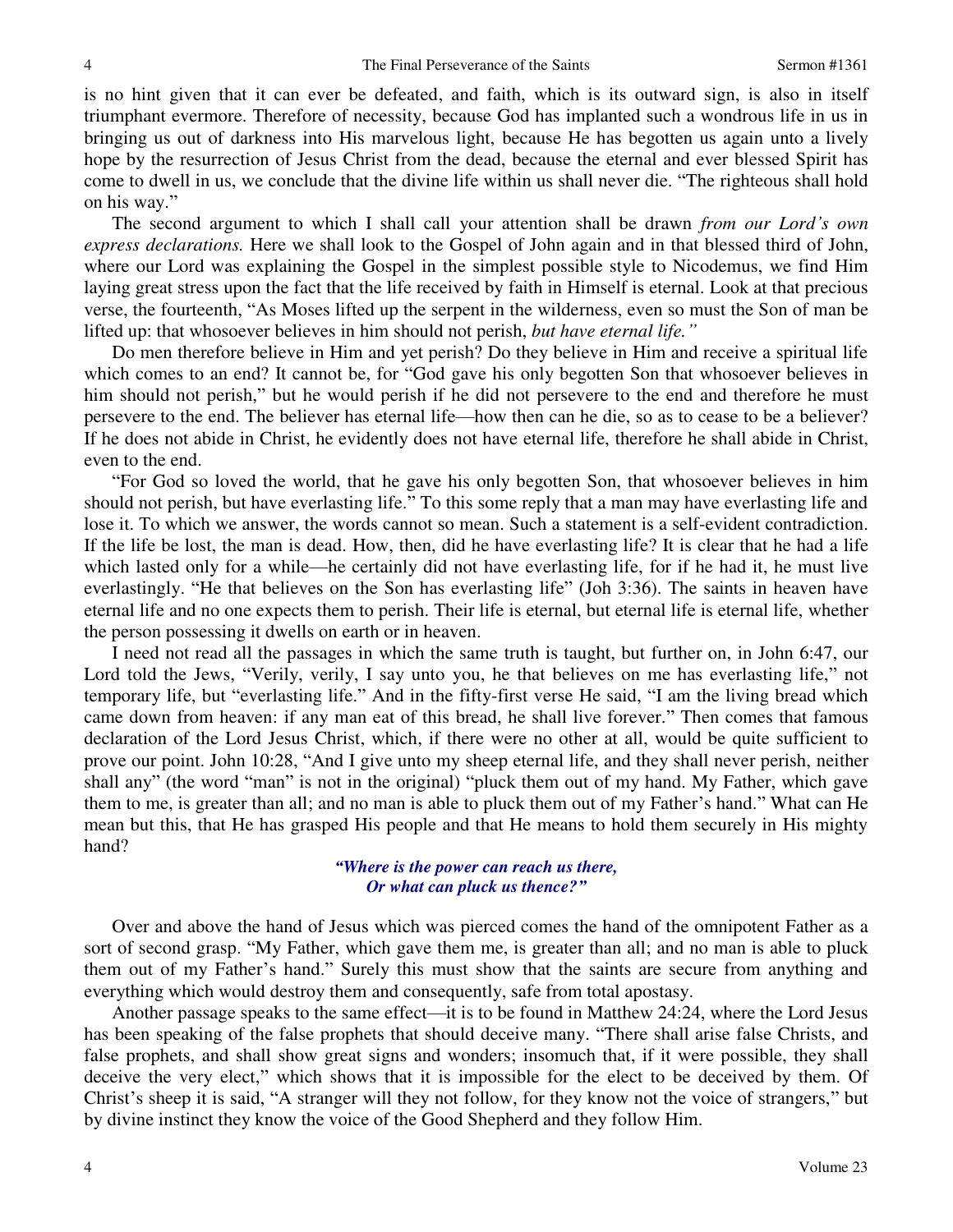Thus has our Savior declared, as plainly as words possibly can express it, that those who are His people possess eternal life within themselves and shall not perish, but shall enter into everlasting felicity. "The righteous shall hold on his way."

A very blessed argument for the safety of the believer is found in *our Lord's intercession*. You need not turn to the passage, for you know it well, which shows the connection between the living intercession of Christ and the perseverance of His people, "Wherefore also he is able to save them to the uttermost that come unto God by him, seeing he ever lives to make intercession for them" (Heb 7:25). Our Lord Jesus is not dead. He has risen, He has gone up into the glory, and now before the eternal throne He pleads the merit of His perfect work, and as He pleads there for all His people whose names are written on His heart—as the names of Israel were written on the jeweled breastplate of the high priest—His intercession saves His people even to the uttermost.

If you would like an illustration of it you must turn to the case of Peter which is recorded in Luke 22:31, where our Lord said, "Simon, Simon, behold, Satan has desired to have you, that he may sift you as wheat: but I have prayed for you that your faith fail not: and when you are converted, strengthen your brethren." The intercession of Christ does not save His people from being tried and tempted, and tossed up and down like wheat in a sieve, it does not save them even from a measure of sin and sorrow, but it does save them from total apostasy. Peter was kept, and though he denied his Master, yet it was an exception to the great rule of his life. By grace he did hold on his way, because not only then, but many a time beside, though he sinned, he had an advocate with the Father, Jesus Christ the righteous.

If you desire to know how Jesus pleads, read at your leisure at home that wonderful seventeenth of John—the Lord's prayer. What a prayer it is! "While I was with them in the world, I kept them in your name: those that you gave me I have kept, and none of them is lost, but the son of perdition; that the scripture might be fulfilled." Judas was lost, but he was only given to Christ as an apostle and not as one of His sheep. He had a temporary faith and maintained a temporary profession, but he never had eternal life or he would have lived on.

Those groans and cries of the Savior which accompanied His pleadings in Gethsemane were heard in heaven and answered. "Holy Father, keep through your own name those whom you have given me." The Lord does keep them by His Word and Spirit, and will keep them. If the prayer of Christ in Gethsemane were answered, how much more that which now goes up from the eternal throne itself!

> *"With cries and tears He offered up His humble suit below. But with authority He asks, Enthroned in glory now.*

*"For all that come to God by Him, Salvation He demands. Points to their names upon His breast, And spreads His wounded hands."*

Ah, if my Lord Jesus pleads for me, I cannot be afraid of earth or hell. That living, intercessory voice has power to keep the saints and so has the living Lord Himself, for He has said, "Because I live you shall live also" (Joh 14:19).

Now for a fourth argument. We gather sure confidence of the perseverance of the saints *from the character and work of Christ*. I will say little about that, for I trust my Lord is so well known to you that He needs no word of commendation from me to you, but if you know Him, you will say what the apostle does in 2 Timothy 1:12, "I know whom I have believed, and am persuaded that he is able to keep that which I have committed unto him against that day." He did not say, "I know *in* whom I have believed," as most people quote it, but, "I know whom I have believed." He knew Jesus, he knew His heart and His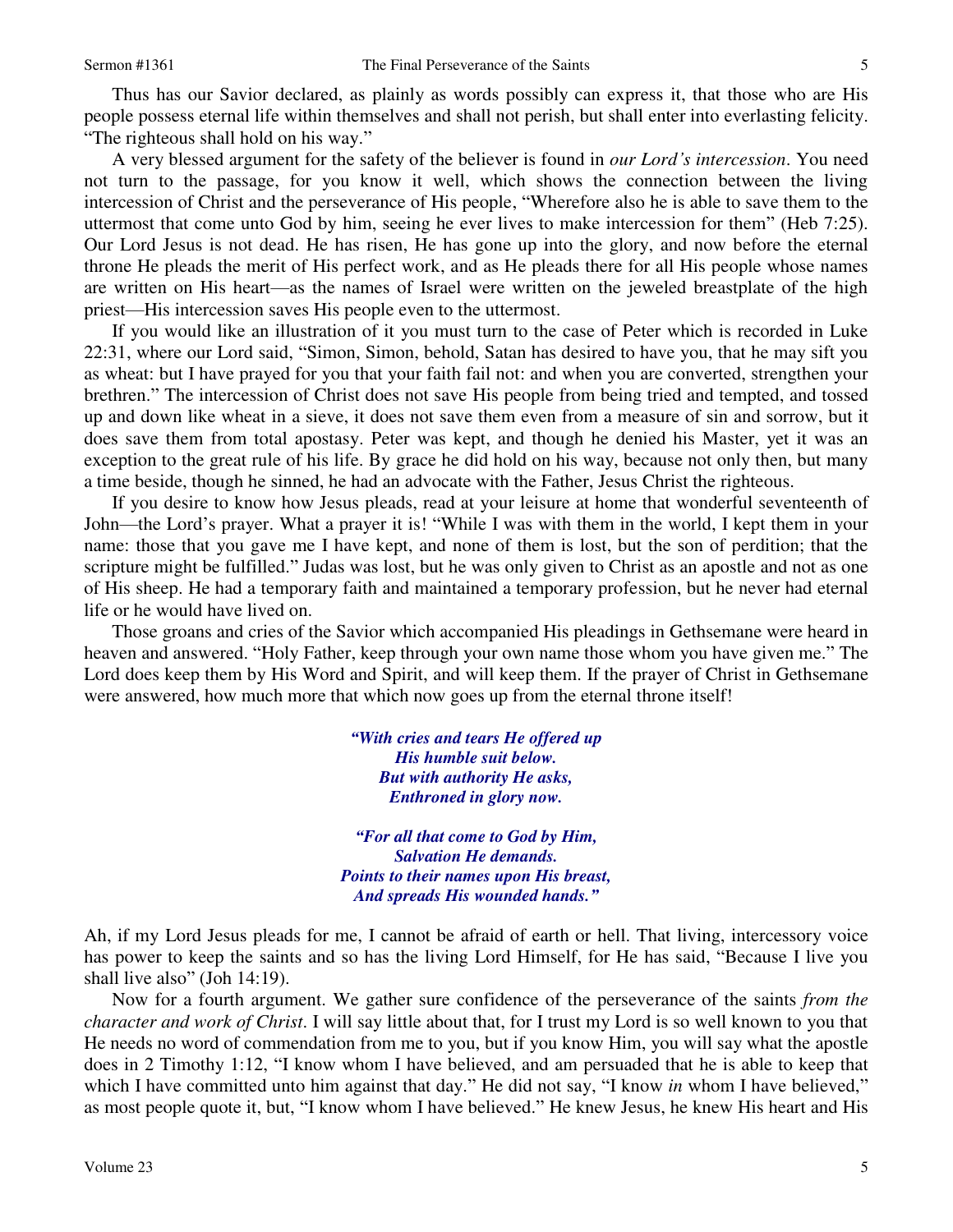faithfulness, he knew His atonement and its power, he knew His intercession and its might, and he committed his soul to Jesus by an act of faith and he felt secure.

My Lord is so excellent in all things that I need give you but one glimpse of His character and you will see what He was when He dwelt here among men. At the commencement of John 13, we read, "Having loved his own which were in the world, he loved them unto the end." If He had not loved His disciples to the end when here, we might conclude that He was changeable now as then, but if He loved His chosen to the end while yet in His humiliation below, it brings us the sweet and blessed confidence that now that He is in heaven He will love to the end all those who confide in Him.

Fifthly, we infer the perseverance of the saints from *the tenor of the covenant of grace*. Would you like to read it for yourselves? If so, turn to the Old Testament, Jeremiah 32, and there you will find the covenant of grace set forth at some length. We shall only be able to read the fortieth verse, "And I will make an everlasting covenant with them, that I will not turn away from them, to do them good; but I put my fear in their hearts, that they shall not depart from me." He will not depart from them and they shall not depart from Him—what can be a greater assurance of their perseverance even to the end?

Now that this is the covenant of grace under which we live is clear from the epistle to the Hebrews, for the apostle, in the eighth chapter, quotes that passage to this very end. The question runs thus, "Behold, the days come, says the Lord, when I will make a new covenant with the house of Israel and with the house of Judah; not according to the covenant that I made with their fathers in the day when I took them by the hand to lead them out of the land of Egypt, because they continued not in my covenant, and I regarded them not, says the LORD. For this is the covenant that I will make with the house of Israel after those days, says the LORD; I will put my laws into their mind, and write them in their hearts; and I will be to them a God, and they shall be to me a people."

The old covenant had an "if" in it, and so it suffered shipwreck. It was, "If you will be obedient, then you shall be blessed," and hence there came a failure on man's part and the whole covenant ended in disaster. It was the covenant of works and under it we were in bondage, until we were delivered from it and introduced to the covenant of grace, which has no "if" in it, but runs upon the strain of promise. It is, "I will" and "you shall," all the way through. "I will be your God and you shall be my people."

Glory be to God, this covenant will never pass away, for see how the Lord declares its enduring character in the book of Isaiah (54:10), "For the mountains shall depart, and the hills be removed; but my kindness shall not depart from you, neither shall the covenant of my peace be removed, says the LORD that has mercy on you." And again in Isaiah 55:3, "I will make an everlasting covenant with you, even the sure mercies of David." The idea of falling utterly away from grace is a relic of the old legal spirit, it is a going away from grace to come under law again, and I charge you who have once been manumitted slaves and have had the fetters of legal bondage struck from off your hands, never consent to wear those bonds again. Christ has saved you, if indeed you are believers in Him, and He has not saved you for a week, or a month, or a quarter, or a year, or twenty years, but He has given you eternal life and you shall never perish, neither shall any pluck you out of His hands. Rejoice you in this blessed covenant of grace.

The sixth most forcible argument is drawn *from the faithfulness of God.* Look at Romans 11:29. What does the apostle say there, speaking by the Holy Ghost? "For the gifts and calling of God are without repentance," which means that He does not give life and pardon to a man and call him by grace and afterwards repent of what He has done, and withdraw the good things which He has bestowed. "God is not a man, that he should lie; neither the son of man, that he should repent." When He puts forth His hand to save, He does not withdraw it till the work is accomplished. His Word is, "I am the LORD, I change not; therefore, you sons of Jacob are not consumed" (Mal 3:6). "The strength of Israel will not lie nor repent" (1Sa 15:29).

The apostle would have us ground our confidence of perseverance upon the confirmation which divine faithfulness is sure to bestow upon us. He says in 1 Corinthians 1:8, "Who shall also confirm you unto the end, that *you* may be blameless in the day of our Lord Jesus Christ. God is faithful, by whom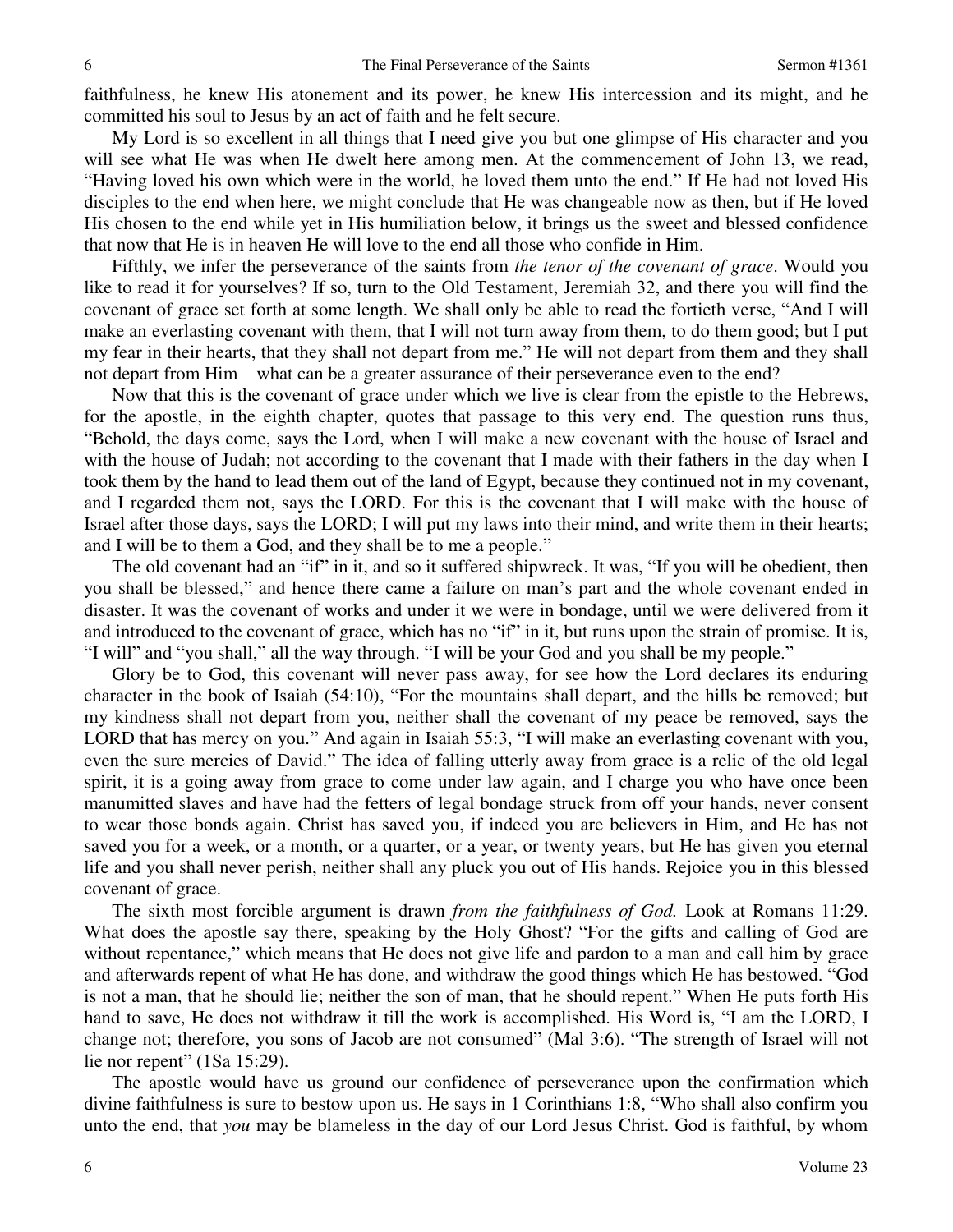you were called unto the fellowship of His Son Jesus Christ our Lord." And again he speaks to the same effect in 1 Thessalonians 5:24, "Faithful is he that calls you, who also will do it." It was of old the will of God to save the people whom He gave to Jesus, and from this He has never turned, for our Lord said, "And this is the Father's will which has sent me, that of all which he has given me I should lose nothing, but should raise it up again at the last day" (Joh 6:39). Thus you see from these passages, and there are numbers of others, that God's faithfulness secures the preservation of His people and "the righteous shall hold on his way."

The seventh and last argument shall be drawn *from what has already been done in us*. I shall do little more than quote the Scriptures and leave them to sink into your minds. A blessed passage is that in Jeremiah 31:3, "The LORD has appeared of old unto me, saying, yea, I have loved you with an everlasting love: therefore with loving-kindness have I drawn you." If He did not mean that His love should be everlasting, He would never have drawn us at all, but because that love is everlasting, therefore with lovingkindness has He drawn us.

The apostle argues this in a very elaborate manner in Romans 5:9-10, "Much more then, being now justified by his blood, we shall be saved from wrath through him. For if, when we were enemies, we were reconciled to God by the death of his Son, much more, being reconciled, we shall be saved by his life." I cannot stop to show how every word of this passage is emphatic, but it is—if God reconciled us when we were enemies, He certainly will save us now we are His friends, and if our Lord Jesus has reconciled us by His death, much more will He save us by His life, so that we may be certain He will not leave nor forsake those whom He has called.

Do you need me to bring to your minds that golden chapter, the eighth of Romans, the noblest of all language that was ever written by human pen? "Whom he did foreknow, he also did predestinate to be conformed to the image of his Son. Moreover, whom he did predestinate, them he also called; and whom he called, them he also justified; and whom he justified, them he also glorified." There is no break in the chain between justification and glory, and no supposable breakage can occur, for the apostle puts that out of all possibility by saying, "Who shall lay anything to the charge of God's elect? It is God that justifies. Who is he that condemns? It is Christ that died, yea, rather, that is risen again, who is even at the right hand of God, who also makes intercession for us. Who shall separate us from the love of Christ?" Then he heaps on all the things that might be supposed to separate, and says, "For I am persuaded, that neither death, nor life, nor angels, nor principalities, nor powers, nor things present, nor things to come, nor height, nor depth, nor any other creature shall be able to separate us from the love of God, which is in Christ Jesus our Lord."

In the same manner the apostle writes in Philippians 1:6, "Being confident of this very thing, that he who has begun a good work in you will perform it until the day of Jesus Christ." I cannot stay to mention the many other Scriptures in which what has been done is made an argument that the work shall be completed, but it is after the manner of the Lord to go through with whatever He undertakes. "He will give grace and glory," and perfect that which concerns us.

One marvelous privilege which has been bestowed upon us is of peculiar significance—we are one with Christ by close, vital, spiritual union. We are taught of the Spirit that we enjoy a marriage union with Christ Jesus our Lord—shall that union be dissolved? We are married to Him. Has He ever given a bill of divorce? There has never been a case where the heavenly bridegroom divorcing from His heart a chosen soul to whom He has been united in the bonds of grace. Listen to these words from the prophecy of Hosea 2:19-20, "And I will betroth you unto me forever; yea, I will betroth you unto me in righteousness, and in judgment, and in lovingkindness, and in mercies. I will even betroth you unto me in faithfulness: and you shall know the Lord."

This marvelous union is set forth by the figure of the head and the body—we are members of the body of Christ. Do the members of His body rot away? Is Christ amputated? Is He fitted with new limbs as old ones are lost? Nay, being members of this body, we shall not be divided from Him. "He that is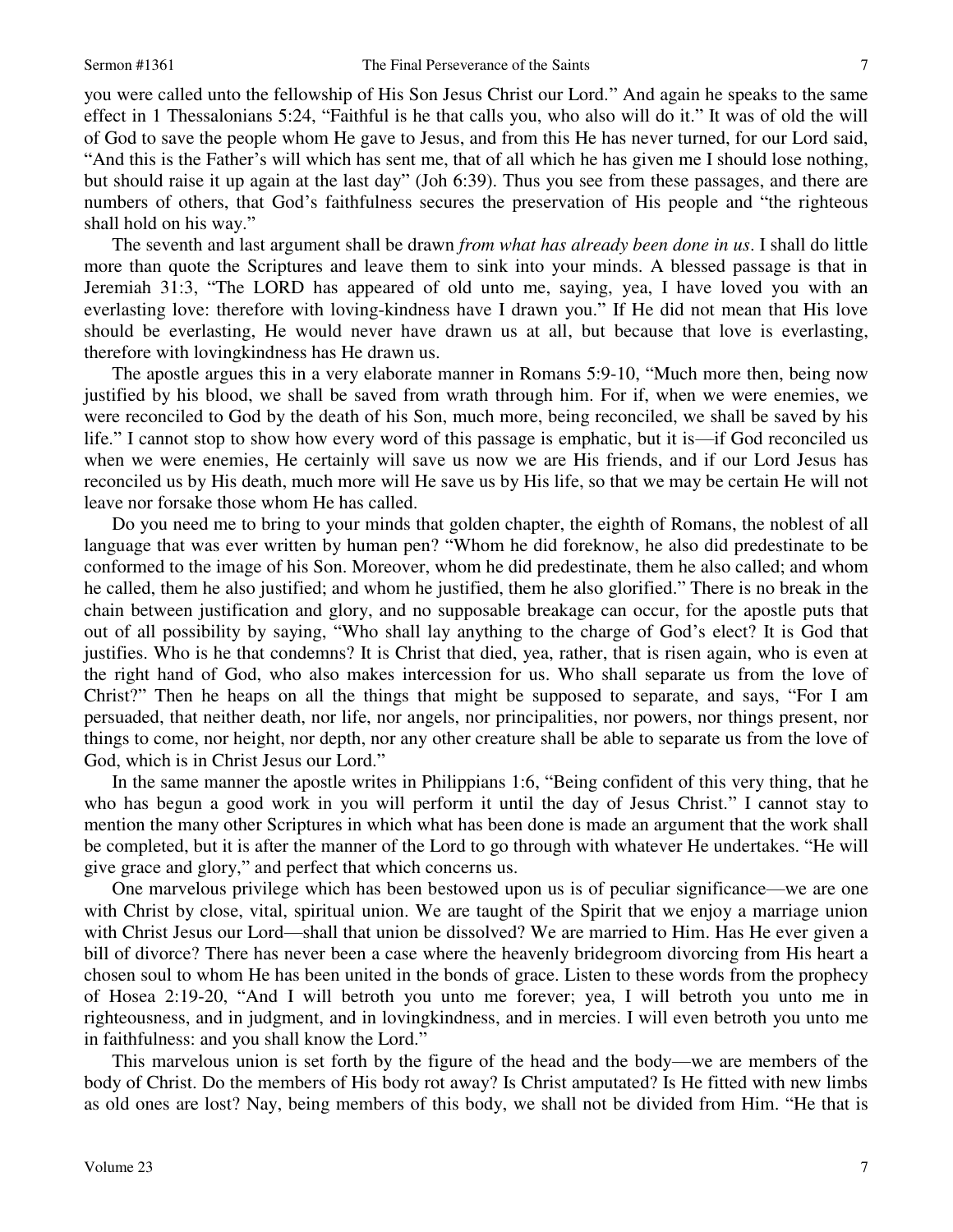joined unto the Lord," says the apostle, "is one spirit," and if we are made one spirit with Christ, that mysterious union does not allow for the supposition of a separation.

The Lord has wrought another great work upon us, for He has sealed us by the Holy Spirit. The possession of the Holy Ghost is the divine seal which sooner or later is set upon all the chosen. There are many passages in which that seal is spoken of and is described as being an earnest, an earnest of the inheritance. But how can it be an earnest if after receiving it we do not attain the purchased possession? Think over the words of the apostle in 2 Corinthians 1:21-22, "Now he which establishes us with you in Christ, and has anointed us, is God; who has also sealed us; and given the earnest of the Spirit in our hearts."

To the same effect the Holy Spirit speaks in Ephesians 1:13-14, "In whom you also trusted, after that you heard the word of truth, the gospel of your salvation, in whom also after that you believed, you were sealed with that Holy Spirit of promise, which is the earnest of our inheritance until the redemption of the purchased possession, unto the praise of his glory." Beloved, we feel certain that if the Spirit of God dwells in us, He that raised up Jesus Christ from the dead will keep our souls and will also quicken our mortal bodies and present us complete before the glory of His face at the last.

Therefore, we sum up the argument with the confident expression of the apostle when he said (2Ti 4:18), "The Lord shall deliver me from every evil work and will preserve me unto his heavenly kingdom; to whom be glory forever and ever. Amen."

#### **II.** Now, how shall we IMPROVE THE DOCTRINE PRACTICALLY?

The first improvement is *for encouragement to the man who is on the road to heaven.* "The righteous shall hold on his way." If I had to take a very long journey, say from London to John o' Groats, with my poor tottering limbs to carry me, and such a weight to carry too, I might begin to despair and indeed, the very first day's walking would knock me out, but if I had a divine assurance unmistakably saying, "You will hold on your way and you will get to your journey's end," I feel that I would brace myself up to achieve the task.

One might hardly undertake a difficult journey if he did not believe that he would finish it, but the sweet assurance that we shall reach our home makes us pluck up courage. The weather is wet, rainy, blusterous, but we must keep on, for the end is sure. The road is very rough, and runs up hill and down dale. We pant for breath and our limbs are aching, but as we shall get to our journey's end, we push on. We are ready to creep into some cottage and lie down to die of weariness, saying, "I shall never accomplish my task," but the confidence which we have received sets us on our feet and off we go again. To the right-hearted man the assurance of success is the best stimulus for labor.

If it be so, that I shall overcome the world, that I shall conquer sin, that I shall not be an apostate, that I shall not give up my faith, that I shall not fling away my shield, that I shall come home a conqueror—then will I play the man and fight like a hero. This is one of the reasons why British troops have so often won the fight, because the drummer boys did not know how to beat a retreat, and the rank and file did not believe in the possibility of defeat. They were beaten oftentimes by the French, so the French tell us, but they would not believe it, and therefore would not run away. They felt like winning and so they stood like solid rocks amidst the dread artillery of the foe till victory was declared on their side.

Brethren, we shall do the same if we realize that we are preserved in Christ Jesus, kept by the power of God through faith unto salvation. Every true believer shall be a conqueror and hence the reason for warring a good warfare. There is laid up for us in heaven a crown of life that fades not away. The crown is laid up for *us* and not for chance comers. The crown reserved for me is such that no one else can wear it, and if it be so, then will I battle and strive to the end, till the last enemy is overcome, and death itself is dead.

Another improvement is this—what an *encouragement this is to sinners* who desire salvation. It should lead them to come and receive it with grateful delight. Those who deny this doctrine offer sinners a poor two penny-halfpenny salvation, not worth having—and it is no marvel that they turn away from

8